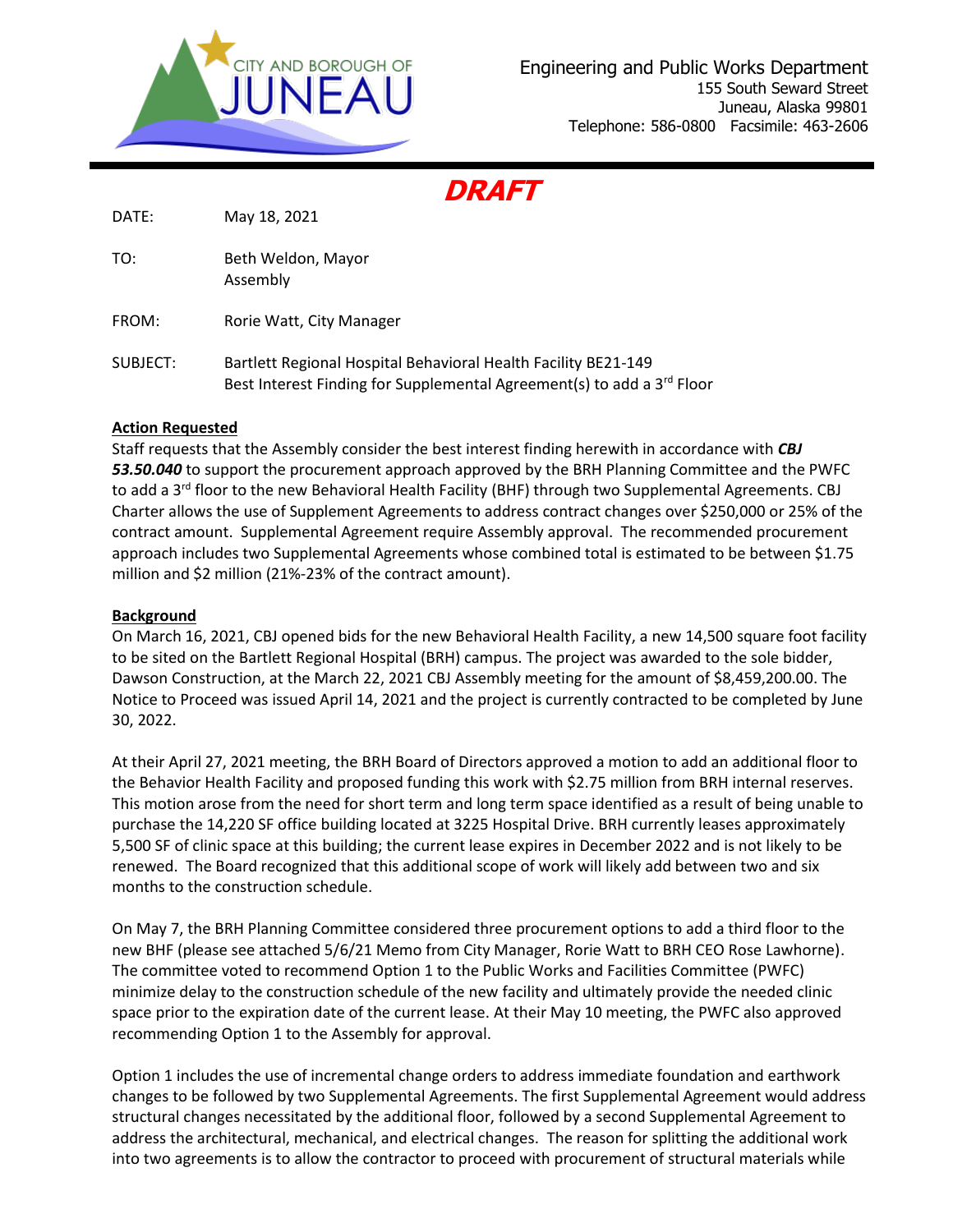design of the mechanical and electrical systems is completed. This option supports the most expedited schedule and more accurate cost estimating as the project progresses.

## **Best Interest Analysis**

Implementing the procurement option outlined in Option 1 will result in cost savings to the CBJ while pursuing the most expeditious schedule for construction. Following are the benefits that will be realized from this approach:

- 1. Construction Cost Savings
	- a. Adding a  $3<sup>rd</sup>$  floor to the current project now is more cost effective than constructing a future addition or new facility later. Since the current project already includes mobilization, site preparation, and a roof, an additional floor can be added at approximately 35% less per square foot. This results in an estimated cost savings of \$960,000.
	- b. Contractor Mobilization Costs estimated cost savings for this activity is \$50,000 (included in the costs savings in a. above).
- 2. Schedule Savings
	- a. With a contractor already on board, we are saving 2 years if we were to begin design on a new facility now.
- 3. Weather or Environmental Factors
	- a. By moving forward with Option 1 now, we will be able to get the project roofed before winter saving further impacts due to weather delays if we were to put the project on hold until the additional floor is fully designed.
- 4. Site Constraints
	- a. As developable land on the BRH campus is at a premium maximizing the footprint area of this facility helps conserve buildable areas elsewhere on the campus for future projects and postpones the need and cost of future land acquisitions.
- 5. Bid Preparation Costs
	- a. Staff estimates that adding the  $3<sup>rd</sup>$  floor to the current contract would save approximately \$25,000 in architectural services and CBJ staffing and overhead costs if the project were to be bid as a future addition or separate facility.
- 6. Administration Efficiencies
	- a. CBJ Project Management savings are estimated at \$75,000 by incorporating the additional floor into the current project now v. managing as a future stand-alone project.
- 7. Other Considerations
	- a. Staff estimates that A/E services for a future addition or facility would be approximately \$400,000 for design through construction administration. Estimated fees for incorporating the additional floor as similar work now are \$240,000 (including the bid preparation costs noted above), resulting in a cost savings of approximately \$160,000.
	- b. BRH has seen a significant increase in their behavioral health outpatient services just during the one year design of this new facility and anticipates that the facility as designed will be over-capacity by fall of 2022. Adding an additional floor now would enable BRH to proactively address this need.

# **Action Requested**

Based on the reasons outlined above and the estimated cumulative savings of \$1.3 million (excluding land acquisition), staff recommends that the Assembly approve the request to move forward with two Supplemental Agreements to add an additional floor to the new Behavioral Health Facility.

# **53.50.040 - Public improvement contracts.**

(c)

Supplemental agreements. A supplemental agreement shall be approved only as provided in this subsection (c). Competitive sealed bids shall not be required for public improvement projects procured by supplemental agreement. A supplemental agreement may be approved only if the manager makes a written finding that procuring a particular public improvement by supplemental agreement would be in the best interests of the City and Borough because doing